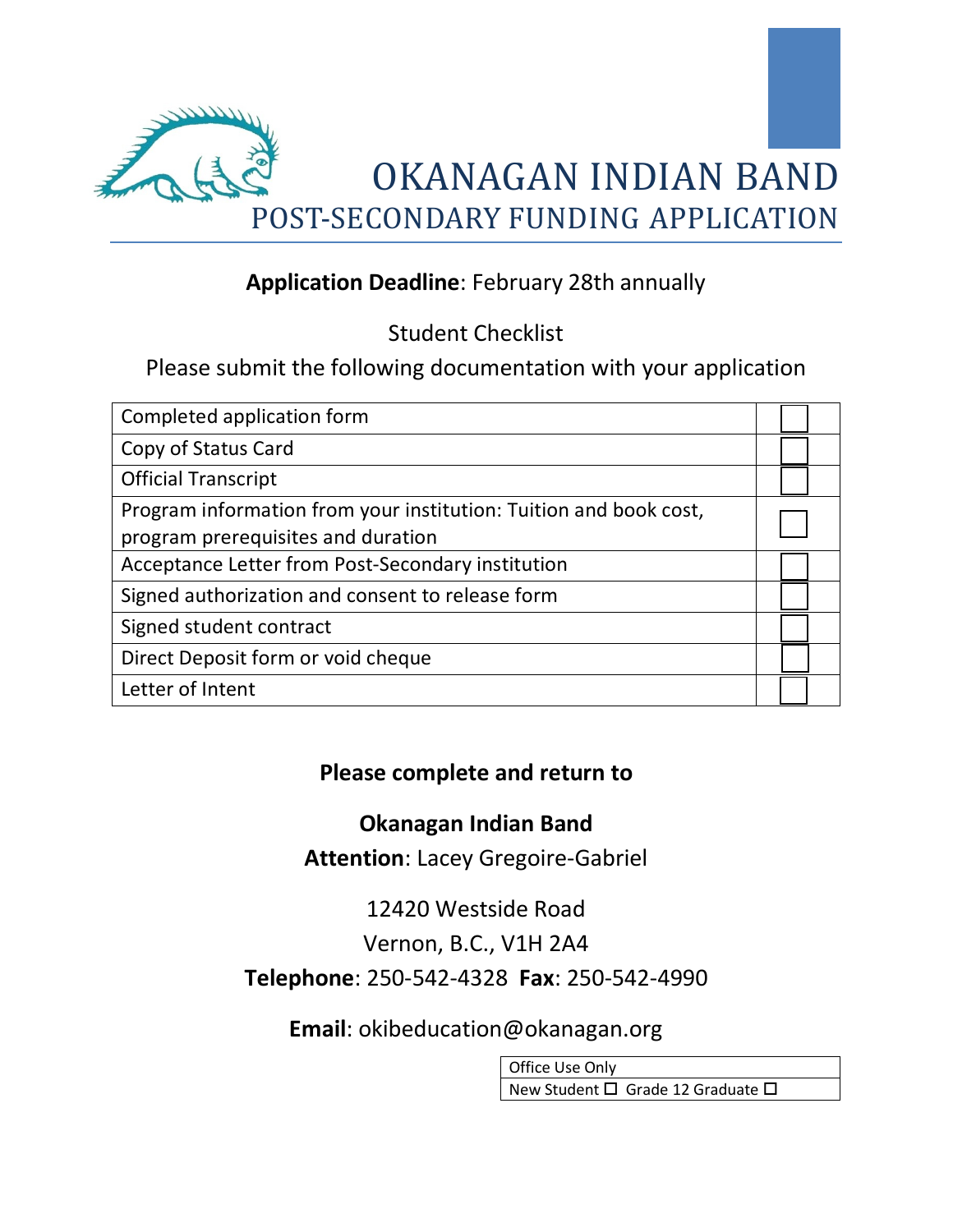

| Have you previously been funded from Okanagan Band?<br><b>No</b><br>Yes                                                                             |                    |  |                    |  |  |         |  |                   |  |            |                |  |
|-----------------------------------------------------------------------------------------------------------------------------------------------------|--------------------|--|--------------------|--|--|---------|--|-------------------|--|------------|----------------|--|
| Year of sponsorship:                                                                                                                                |                    |  |                    |  |  |         |  |                   |  |            |                |  |
| <b>Application Information</b>                                                                                                                      |                    |  |                    |  |  |         |  |                   |  |            |                |  |
| Last Name                                                                                                                                           |                    |  |                    |  |  | First   |  |                   |  |            |                |  |
| <b>Status</b>                                                                                                                                       |                    |  |                    |  |  |         |  | Date of Birth     |  |            |                |  |
| Number<br><b>Street</b>                                                                                                                             |                    |  |                    |  |  |         |  | Apartment/Unit #  |  |            |                |  |
| Address                                                                                                                                             |                    |  |                    |  |  |         |  |                   |  |            |                |  |
| City                                                                                                                                                |                    |  |                    |  |  | Prov.   |  |                   |  |            | Postal<br>Code |  |
| Phone                                                                                                                                               |                    |  |                    |  |  |         |  | Email<br>Address: |  |            |                |  |
| <b>Marital Status</b>                                                                                                                               |                    |  | Single             |  |  | Married |  |                   |  | Common Law |                |  |
|                                                                                                                                                     |                    |  |                    |  |  |         |  |                   |  |            |                |  |
| <b>Spouse's Information</b>                                                                                                                         |                    |  |                    |  |  |         |  |                   |  |            |                |  |
| Last Name                                                                                                                                           | <b>Given Names</b> |  |                    |  |  |         |  |                   |  |            |                |  |
| Employed                                                                                                                                            | Yes<br>lNo         |  |                    |  |  |         |  |                   |  |            |                |  |
| <b>Dependents</b>                                                                                                                                   |                    |  |                    |  |  |         |  |                   |  |            |                |  |
| Dependents are: any child or children <i>under the age of 18</i> that rely on the student for support and are<br>living full-time with the student. |                    |  |                    |  |  |         |  |                   |  |            |                |  |
| Last Name                                                                                                                                           |                    |  | <b>Given Names</b> |  |  |         |  | Date of Birth     |  |            | Relationship   |  |
|                                                                                                                                                     |                    |  |                    |  |  |         |  |                   |  |            |                |  |
|                                                                                                                                                     |                    |  |                    |  |  |         |  |                   |  |            |                |  |
|                                                                                                                                                     |                    |  |                    |  |  |         |  |                   |  |            |                |  |
|                                                                                                                                                     |                    |  |                    |  |  |         |  |                   |  |            |                |  |
|                                                                                                                                                     |                    |  |                    |  |  |         |  |                   |  |            |                |  |
|                                                                                                                                                     |                    |  |                    |  |  |         |  |                   |  |            |                |  |
|                                                                                                                                                     |                    |  |                    |  |  |         |  |                   |  |            |                |  |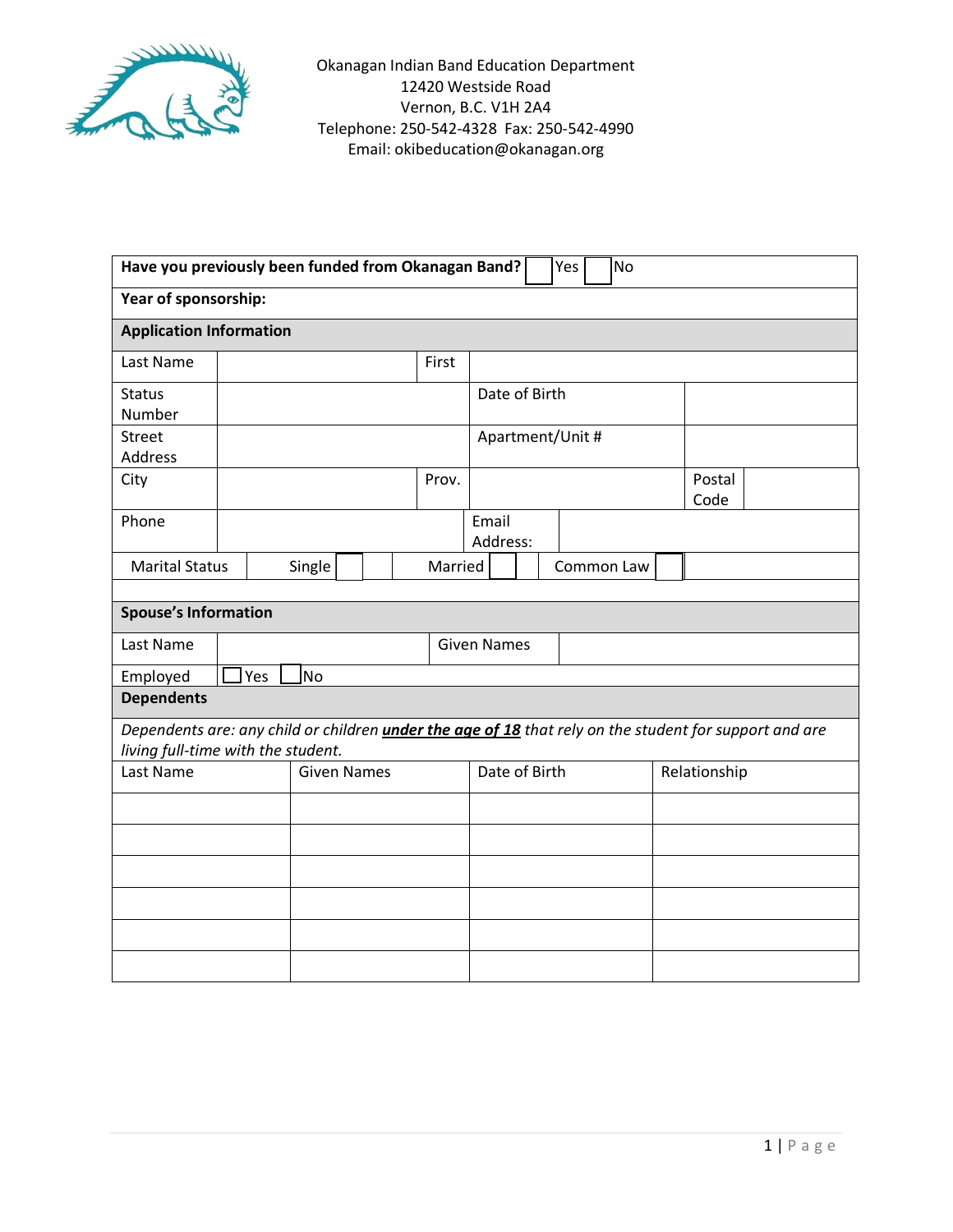

| <b>Program Information</b>                           |                                             |
|------------------------------------------------------|---------------------------------------------|
| Institution                                          | <b>Student Number:</b>                      |
| Name:                                                |                                             |
| Program Name:                                        | <b>Final Credential:</b>                    |
| Length of Program<br>1 Year<br>2 years<br>3 years    | 4 years                                     |
| Start Date:                                          | <b>Expected Graduation Date:</b>            |
| <b>Occupational Field:</b>                           |                                             |
| Full<br>Part-time<br>Yes<br>Yes  <br>Time<br>Program | Current Year of<br>3rd<br>4th<br>2nd<br>1st |

| <b>Education and Training History</b> |                |          |          |           |               |        |  |
|---------------------------------------|----------------|----------|----------|-----------|---------------|--------|--|
|                                       | Name of School | Location | Duration | Completed | Certification | Band   |  |
|                                       |                |          |          |           |               | Funded |  |
| High School                           |                |          |          |           |               |        |  |
| College                               |                |          |          |           |               |        |  |
| University                            |                |          |          |           |               |        |  |
| Graduate School                       |                |          |          |           |               |        |  |
| Other                                 |                |          |          |           |               |        |  |

| <b>Study Plan (Complete Using Your School Calendar)</b> |                     |                       |                       |                       |  |  |  |
|---------------------------------------------------------|---------------------|-----------------------|-----------------------|-----------------------|--|--|--|
|                                                         | <b>Fall Session</b> | <b>Winter Session</b> | <b>Spring Session</b> | <b>Summer Session</b> |  |  |  |
| Duration                                                |                     |                       |                       |                       |  |  |  |
| Number of Courses                                       |                     |                       |                       |                       |  |  |  |
| <b>Number of Credits</b>                                |                     |                       |                       |                       |  |  |  |
| <b>Full Time/Part Time</b>                              |                     |                       |                       |                       |  |  |  |
| List Months for which living allowance requested:       |                     |                       |                       |                       |  |  |  |
| Total number of months of living allowance requested:   |                     |                       |                       |                       |  |  |  |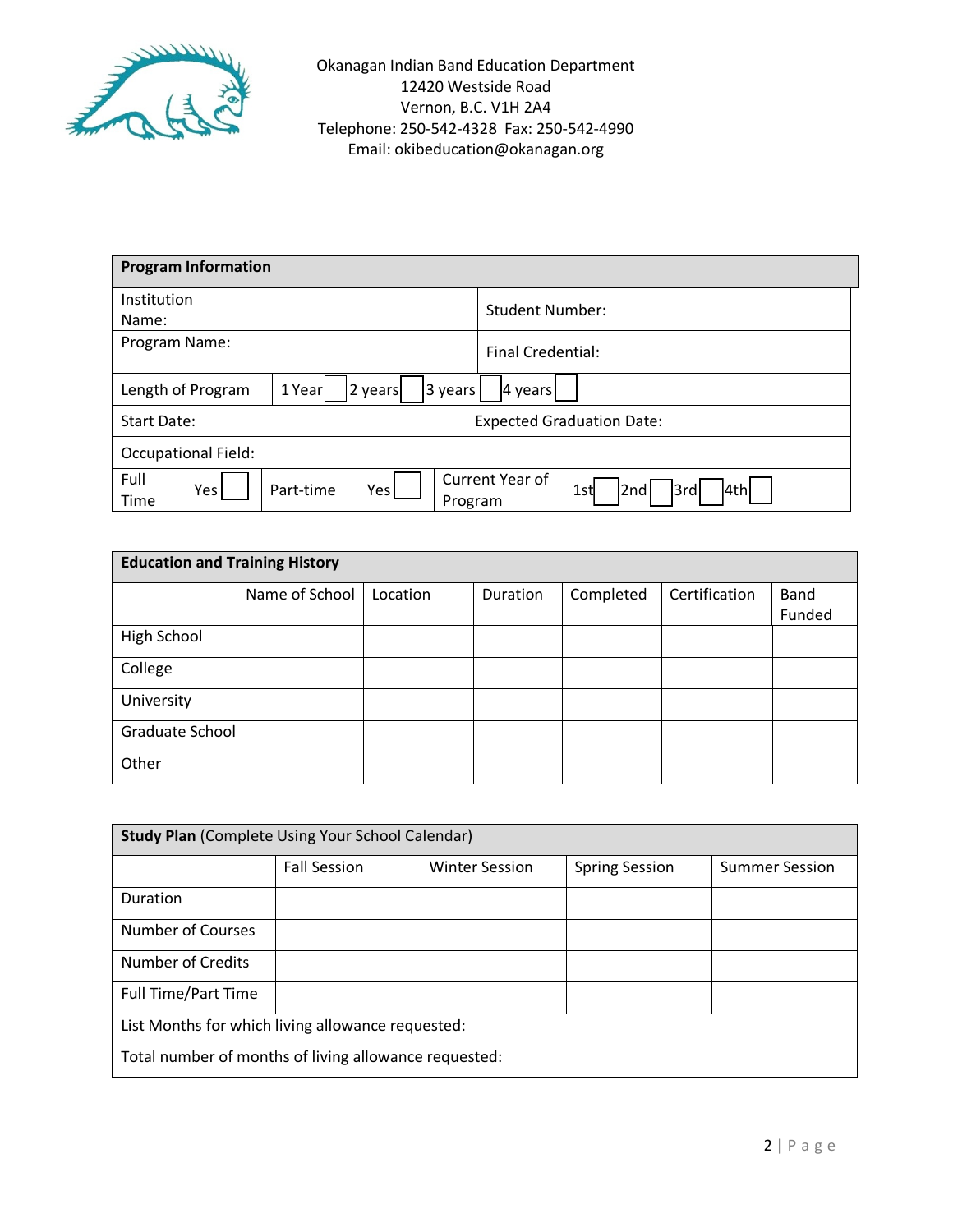

| <b>Projected Completion Plan</b>                                                    |                                                                  |  |                       |                       |  |  |  |  |
|-------------------------------------------------------------------------------------|------------------------------------------------------------------|--|-----------------------|-----------------------|--|--|--|--|
| Upgrading (1 year)                                                                  | <b>Number of Courses:</b>                                        |  |                       |                       |  |  |  |  |
| Year 1                                                                              | <b>Number of Courses:</b>                                        |  | Total Credits Year 1: |                       |  |  |  |  |
| Year 2                                                                              | Number of Courses:                                               |  | Total Credits Year 2: |                       |  |  |  |  |
| Year 3                                                                              | <b>Number of Courses:</b>                                        |  | Total Credits Year 3: |                       |  |  |  |  |
| Year 4                                                                              | Number of Courses:                                               |  | Total Credits Year 4: |                       |  |  |  |  |
| Year 5                                                                              | Number of Courses:                                               |  |                       | Total Credits Year 5: |  |  |  |  |
|                                                                                     | TOTAL NUMBER OF CREDITS REQUIRED FOR COMPLETION:                 |  |                       |                       |  |  |  |  |
|                                                                                     |                                                                  |  |                       |                       |  |  |  |  |
|                                                                                     | I have consulted with an academic advisor/career councillor: Yes |  | No                    |                       |  |  |  |  |
|                                                                                     | If Yes please answer the following                               |  |                       |                       |  |  |  |  |
| Name of Advisor:<br>Phone #<br>Email                                                |                                                                  |  |                       |                       |  |  |  |  |
| Date of meeting                                                                     |                                                                  |  |                       |                       |  |  |  |  |
|                                                                                     |                                                                  |  |                       |                       |  |  |  |  |
| I have made contact with the Aboriginal support worker at my institution: Yes<br>No |                                                                  |  |                       |                       |  |  |  |  |
| If Yes please answer the following                                                  |                                                                  |  |                       |                       |  |  |  |  |
| Name of Advisor:<br>Phone #<br>Email                                                |                                                                  |  |                       |                       |  |  |  |  |
| Date of meeting                                                                     |                                                                  |  |                       |                       |  |  |  |  |
|                                                                                     |                                                                  |  |                       |                       |  |  |  |  |

#### **Financial Information**

The following budget information is to be completed by all applicants who be requesting Education Sponsorship.

| <b>FINANCIAL BUDGET</b>              |        |                                  |        |  |  |  |  |  |
|--------------------------------------|--------|----------------------------------|--------|--|--|--|--|--|
| <b>Monthly Income</b>                | Amount | <b>Monthly Expenses</b>          | Amount |  |  |  |  |  |
| <b>Employment Income</b>             |        | Rent/Mortgage/ Room & Board      |        |  |  |  |  |  |
| <b>Employment Insurance Benefits</b> |        | Gas / Electric / Water / Garbage |        |  |  |  |  |  |
| (E.I.)                               |        |                                  |        |  |  |  |  |  |
| Income Assistance                    |        | Groceries                        |        |  |  |  |  |  |
| Spousal Income                       |        | Clothing / Personal Care         |        |  |  |  |  |  |
| Self Employment                      |        | Medical / Dental Insurance       |        |  |  |  |  |  |
| <b>Child Tax Benefit</b>             |        | Telephone / Cell Phone           |        |  |  |  |  |  |
| Pension/Disability (CPP, widow's     |        | Cable and Internet               |        |  |  |  |  |  |
| pension)                             |        |                                  |        |  |  |  |  |  |
| Other Income: List                   |        | Transportation (bus pass/vehicle |        |  |  |  |  |  |
|                                      |        | payment / fuel                   |        |  |  |  |  |  |
|                                      |        | Car Insurance                    |        |  |  |  |  |  |
|                                      |        | Child care (after subsidy)       |        |  |  |  |  |  |
|                                      |        |                                  |        |  |  |  |  |  |
| <b>TOTAL MONTHLY INCOME</b>          |        | <b>TOTAL MONTHLY EXPENSES</b>    |        |  |  |  |  |  |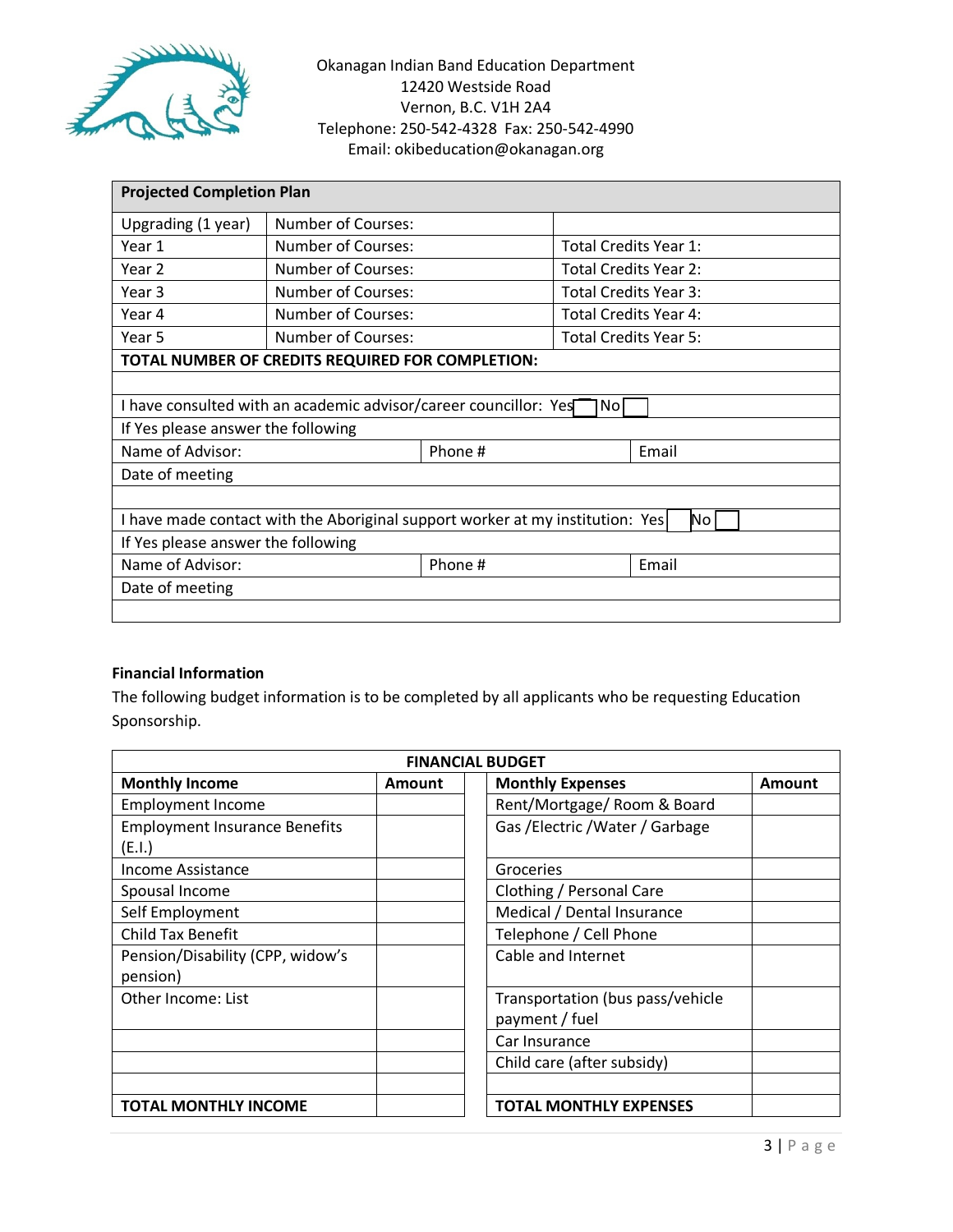

| <b>EDUCATION EXPENSES</b>                                                            |                                                                    |                                                                                   |  |  |  |  |  |  |
|--------------------------------------------------------------------------------------|--------------------------------------------------------------------|-----------------------------------------------------------------------------------|--|--|--|--|--|--|
| <b>Education Expenses</b>                                                            | Costs                                                              | Amounts to be Funded by<br>other Organizations (Ex.<br><b>OTDC, Scholarships)</b> |  |  |  |  |  |  |
| <b>Registration Fees</b>                                                             |                                                                    |                                                                                   |  |  |  |  |  |  |
| Tuition                                                                              |                                                                    |                                                                                   |  |  |  |  |  |  |
| <b>Books</b>                                                                         |                                                                    |                                                                                   |  |  |  |  |  |  |
| <b>Mandatory Supplies</b>                                                            |                                                                    |                                                                                   |  |  |  |  |  |  |
| Tutoring                                                                             |                                                                    |                                                                                   |  |  |  |  |  |  |
| Travel ( If living away from home)                                                   |                                                                    |                                                                                   |  |  |  |  |  |  |
| Other Expenses (list below)                                                          |                                                                    |                                                                                   |  |  |  |  |  |  |
|                                                                                      |                                                                    |                                                                                   |  |  |  |  |  |  |
|                                                                                      |                                                                    |                                                                                   |  |  |  |  |  |  |
| <b>TOTAL EXPENSES</b>                                                                |                                                                    |                                                                                   |  |  |  |  |  |  |
|                                                                                      |                                                                    |                                                                                   |  |  |  |  |  |  |
|                                                                                      |                                                                    |                                                                                   |  |  |  |  |  |  |
| I have additional applications for funding. They are: (please list)                  |                                                                    |                                                                                   |  |  |  |  |  |  |
| <b>SCHOLARSHIPS</b>                                                                  |                                                                    |                                                                                   |  |  |  |  |  |  |
| <b>BURSARIES</b>                                                                     |                                                                    |                                                                                   |  |  |  |  |  |  |
| <b>AWARDS</b>                                                                        |                                                                    |                                                                                   |  |  |  |  |  |  |
| PROVINCIAL/FEDERAL STUDENT LOANS                                                     |                                                                    |                                                                                   |  |  |  |  |  |  |
|                                                                                      |                                                                    |                                                                                   |  |  |  |  |  |  |
| I have spoken with the financial aid department at my institution about funding: Yes |                                                                    | No l                                                                              |  |  |  |  |  |  |
|                                                                                      |                                                                    |                                                                                   |  |  |  |  |  |  |
| OKIB FUNDING IS ONLY TO SUPPLEMENT THE COST OF POST-SECONDARY EDUCATION. WE          |                                                                    |                                                                                   |  |  |  |  |  |  |
|                                                                                      | <b>ENCOURAGE STUDENTS TO APPLY FOR BURSARIES AND SCHOLARSHIPS.</b> |                                                                                   |  |  |  |  |  |  |
| <b>SCHOLARSHIP LINKS</b>                                                             |                                                                    |                                                                                   |  |  |  |  |  |  |
| HTTP://ABORIGINALLEARNING.CA/                                                        |                                                                    |                                                                                   |  |  |  |  |  |  |
| HTTPS://INDSPIRE.CA/                                                                 |                                                                    |                                                                                   |  |  |  |  |  |  |
| HTTPS://WWW.NEWRELATIONSHIPTRUST.CA/                                                 |                                                                    |                                                                                   |  |  |  |  |  |  |
| HTTPS://WWW.SCHOLARSHIPSCANADA.COM/                                                  |                                                                    |                                                                                   |  |  |  |  |  |  |
|                                                                                      |                                                                    |                                                                                   |  |  |  |  |  |  |

# **Code of Conduct and Signature** I certify that my answers are true and complete to the best of my knowledge

Signature Date Date Date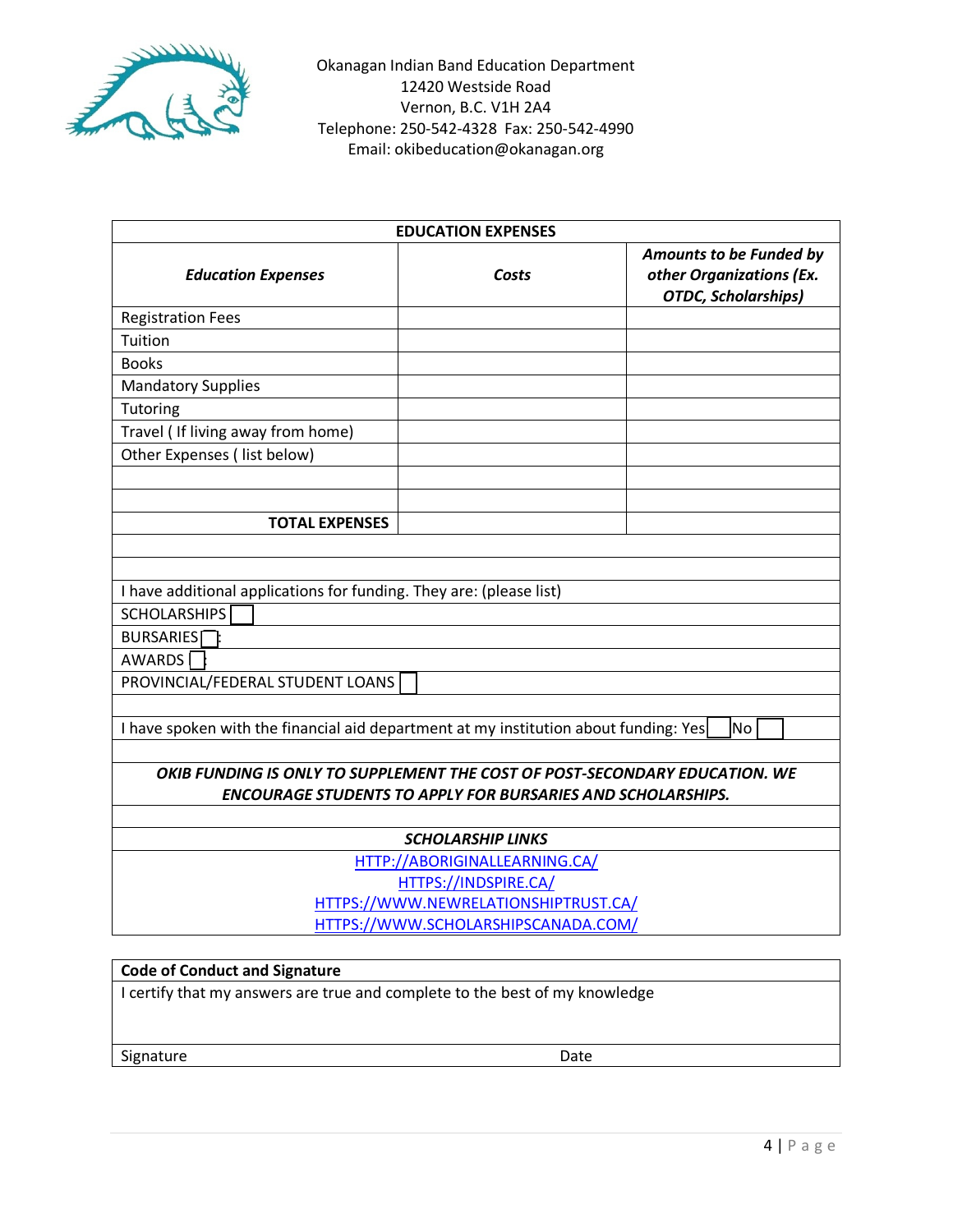

Okanagan Indian Band Post-Secondary Student Contract (to be signed every semester)

In the event that I receive educational assistance from the Okanagan Indian Band for Post-Secondary Educational purposes, I controlled the set of the set of the set of the set of the set of the set of the set of the set of the set of the set of the set of the set of the set of the set of the set of the set of the set of following terms and conditions:

- I understand that I am to attend classes on a regular basis, satisfy all course requirements to meet and maintain an acceptable grade for the Academic Institution being attended;
- I understand that I must be enrolled in a minimum of four (4) courses per semester and that I must maintain a grade point average of 2.60;
- I understand that this is my responsibility to inform to the Okanagan Indian Band Education Manager/Coordinator if problems arise making it difficult to fulfill the above requirements;
- I understand that the Okanagan Indian Band Education Manager/Coordinator has the right to see progress and attendance reports set forth by the Academic Institution being attended;
- I understand that it is my responsibility to submit my official transcripts to the Okanagan Indian Band Education Manager/Coordinator **within four (4) weeks of semester completion;**
- I understand that in the event that I receive education funds under false pretences, I will be liable to repay the full amount or any designated portion of the total amount to the Okanagan Indian Band Education Department;
- I understand that if I do not pass courses sponsored by the Okanagan Indian Band Education Department, that the same course name(s) will not be sponsored by the Okanagan Indian Band Education Department in the future semesters.
- I understand that if I fail all courses in a semester that I would be expected to repay the cost of tuition, books, and or living allowance, or self-sponsor myself for one (1) semester before funding by the Okanagan Indian Band Education Department can be considered;
- I understand that if I fail to attend classes in a semester and do not inform the Okanagan Indian Band Education Department, that I will be expected to repay the cost of tuition, books and the living allowances;
- I have read and understood the Okanagan Indian Band Post-Secondary Policies as presented to me.

Student Signature **Print Name** 

Education Coordinator Signature **Print Name** 

Date: with the contract of the contract of the contract of the contract of the contract of the contract of the